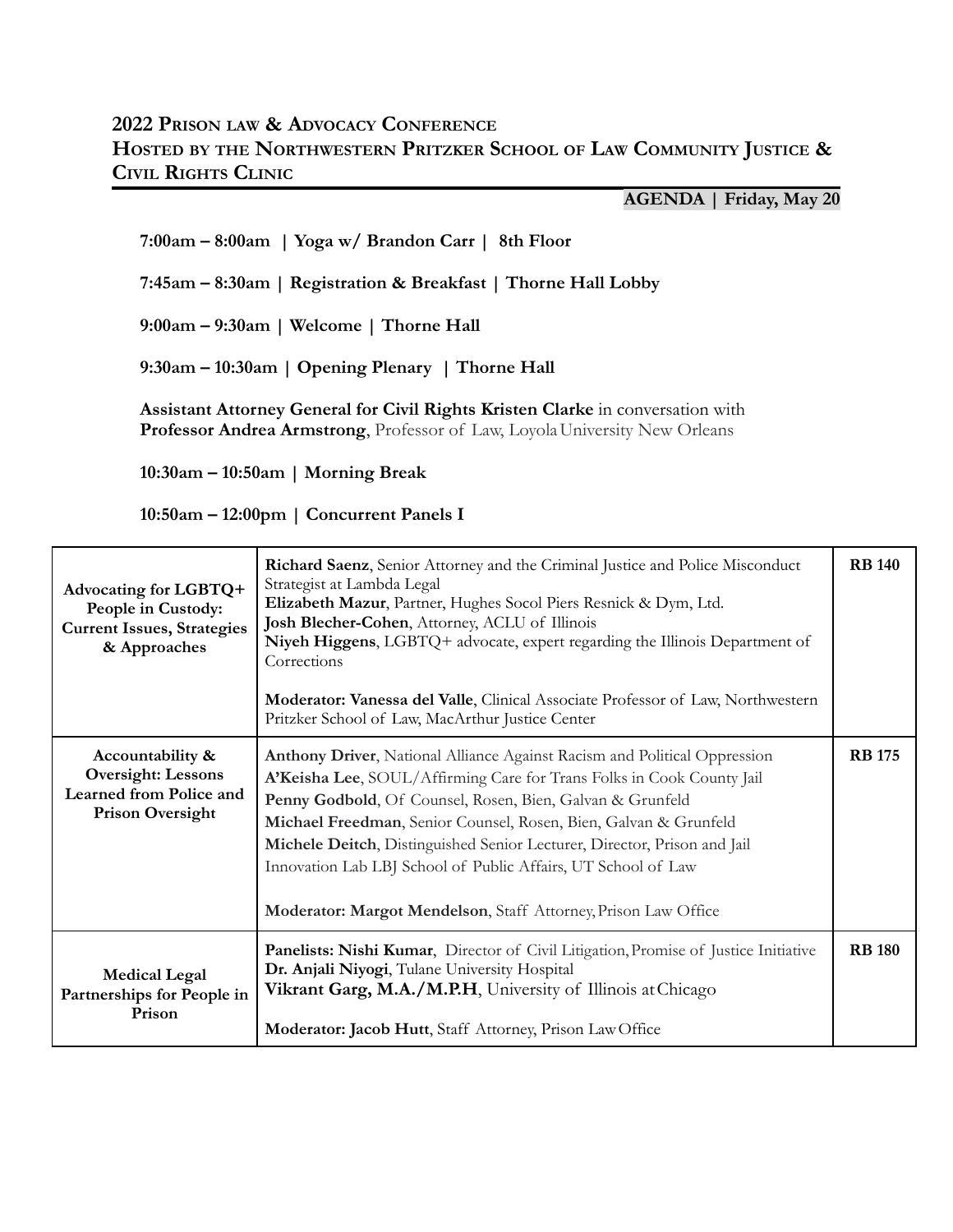| Prison Litigation with an<br><b>Abolitionist Ethic</b> | <b>Panelists: Aislinn Pulley, Black Lives Matter-Chicago, Chicago Torture Justice</b><br>Center<br>Sheila Bedi, Clinical Professor of Law, Northwestern Pritzker School of Law<br>Joey Mogul, Partner, People's Law Office | <b>Thorne</b> |
|--------------------------------------------------------|----------------------------------------------------------------------------------------------------------------------------------------------------------------------------------------------------------------------------|---------------|
|                                                        | Moderator: Kara Crutcher, Clinical Fellow/Instructor, Northwestern Pritzker<br>School of Law                                                                                                                               |               |

#### **12:00pm – 1:00pm | Lunch | Thorne Lobby**

## **1:00pm – 2:30pm | Plenary II: Race, Identity, Privilege, and Power | Thorne Hall**

**Jade Morgan**, Staff Attorney, Southern Poverty Law,MS **Talila Lewis**, Abolitionist, Community lawyer, Educator, and Organizer **Lori Rifkin**, Rifkin Law Office **Lorilei Williams**, Training Attorney, Shriver Center on Poverty Law

**Moderator:** Atteeyah Hollie, Deputy Director, Southern Center for Human Rights

### **2:30pm –2:50pm | Afternoon Break**

### **2:50pm – 4:00pm | Concurrent Panels II**

| Sexual Violence in Custody: PREA,<br>Litigation, and Trauma Informed<br>Advocacy                                    | Laura Cowell, Senior Trial Attorney, U.S. Department of Justice<br>Kara Crutcher, Clinical Fellow/Instructor, Northwestern Pritzker<br>School of Law<br>Kerry Dean, Senior Trial Attorney, U.S. Department of Justice<br>Brenda Smith, Professor of Law, American University Washington<br>College of Law.<br>Moderator: Sheila Bedi, Clinical Law Professor, Northwestern Pritzker<br>School of Law | <b>RB</b> 140 |
|---------------------------------------------------------------------------------------------------------------------|------------------------------------------------------------------------------------------------------------------------------------------------------------------------------------------------------------------------------------------------------------------------------------------------------------------------------------------------------------------------------------------------------|---------------|
| <b>Fighting for Access to</b><br><b>Medication-Assisted Treatment for</b><br><b>Opioid Use Disorder Behind Bars</b> | Antony Gemmel, Senior Staff Attorney, NYCLU<br>Rebekah Joab, Staff Attorney, Legal Action Center<br>Jessie Rossman, Managing Attorney, ACLU of Massachusetts<br>Christine Finnigan, plaintiff in Illinois MAT litigation<br>Moderator: Margot Mendelson, Staff Attorney, Prison Law Office                                                                                                           | <b>RB</b> 180 |
| A Disability Rights/Justice Lens on<br>Incarceration                                                                | Jamelia Morgan, Assistant Professor of Law, University of<br>California-Irvine<br>Shira Wakschlag, Senior Advocacy Director, the ARC<br>Margo Schlanger, The Wade H. and Dores M. McCree Collegiate<br>Professor of Law, University of Michigan Law School<br>Moderator: Amy Robertson, Partner, Fox & Robertson                                                                                     | <b>Thorne</b> |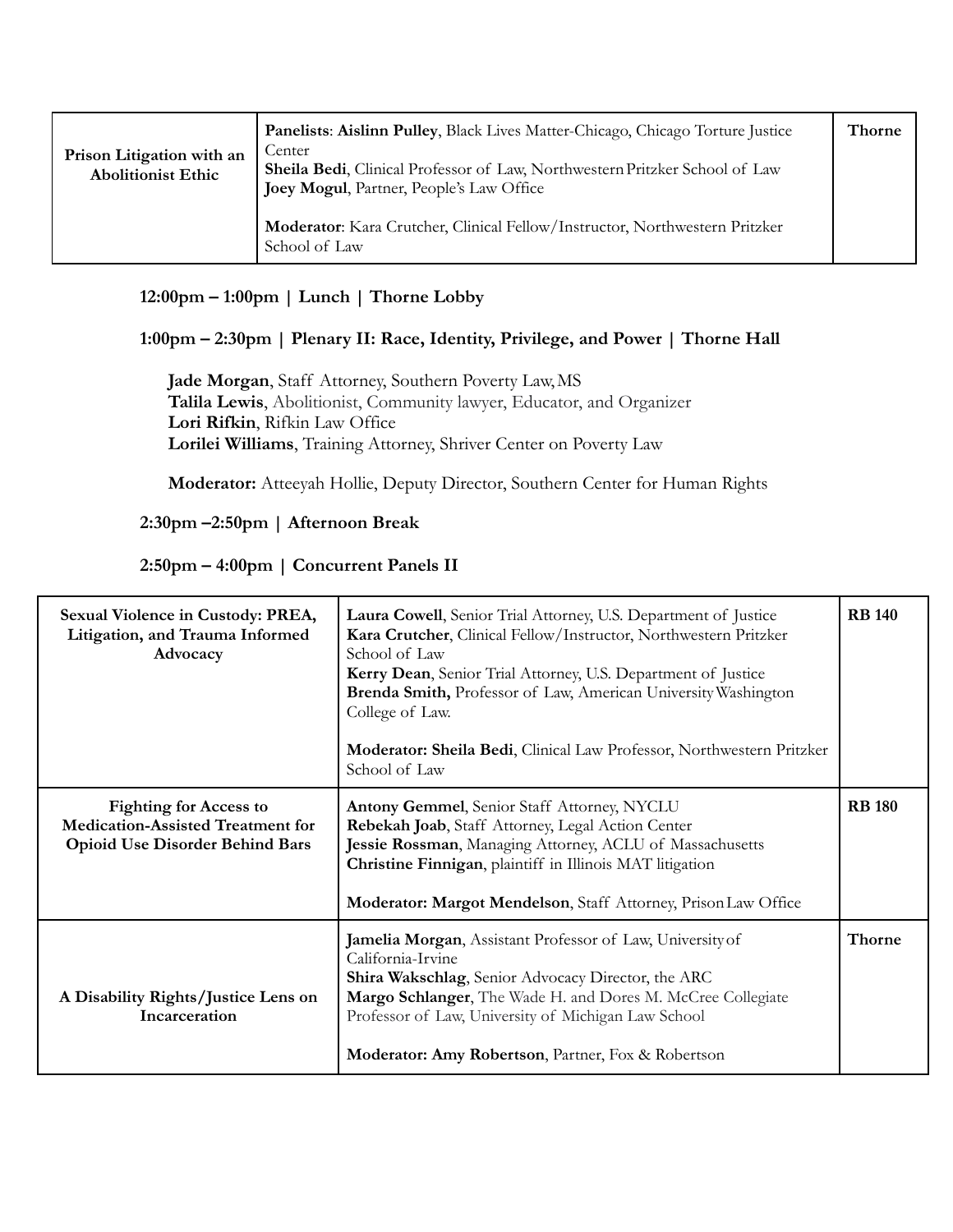**4:00pm – 4:10pm | Afternoon Break**

**4:10pm – 5:30pm | Plenary Session III: Reflections from the Field |Thorne Hall**

**5:30pm | Reception | Cafe & Patio**

### **AGENDA | Saturday, May 21**

### **7:00am – 8:00am | Yoga w/ Shanell Lavery | 8th Floor**

**7:45am – 8:50 am | Breakfast | Thorne Hall Lobby**

**9:00am – 10:30am | Plenary Session IV: Strategies for Decarceration | Thorne Hall**

**Hardell Ward**, Managing Attorney of the Jim Crow JuryProject, Promise of Justice **Mark Begnaud**, Partner, Eshman/Begnaud **Renaldo Hudson**, Education Director, Illinois Prison Project **Jenny Soble**, Executive Director, Illinois Prison Project

**Moderator:** Andrea Armstrong, Loyola University New Orleans, College of Law

#### **10:30am – 10:50am | Morning Break**

**10:50am – 12:00pm | Concurrent Panels III**

| Litigating Damages Claims Against<br>Prisons & Jails                         | Easha Anand, Supreme Court and Appellate Counsel, MacArthur Justice<br>Center<br>Vanessa del Valle, Clinical Associate Professor of Law, Northwestern<br>Pritzker School of Law, MacArthur Justice Center<br>Lori Rifkin, Rifkin Law Office<br>Moderator: Sarah Grady, Partner, Loevy & Loevy                                                                                                                                                                                                              | <b>RB</b> 140 |
|------------------------------------------------------------------------------|------------------------------------------------------------------------------------------------------------------------------------------------------------------------------------------------------------------------------------------------------------------------------------------------------------------------------------------------------------------------------------------------------------------------------------------------------------------------------------------------------------|---------------|
| <b>Legal Strategies for Representing</b><br>People who are Aging Behind Bars | <b>Jose Saldana</b> , Director of Release Aging People in Prison<br>Mary Price, General Counsel of Families Against Mandatory Minimums<br>Dr. Michele DiTomas, Chief Medical Executive over the Palliative Care<br>Initiative with the California Correctional Health Care Services<br>Beth Blackwood, Counsel & Director for the First Step Act Resource<br>Center at the National Association of Criminal Defense Lawyers<br><b>Moderator:</b> Aditi Shah, Borchard Fellow, ACLU National Prison Project | <b>RB</b> 180 |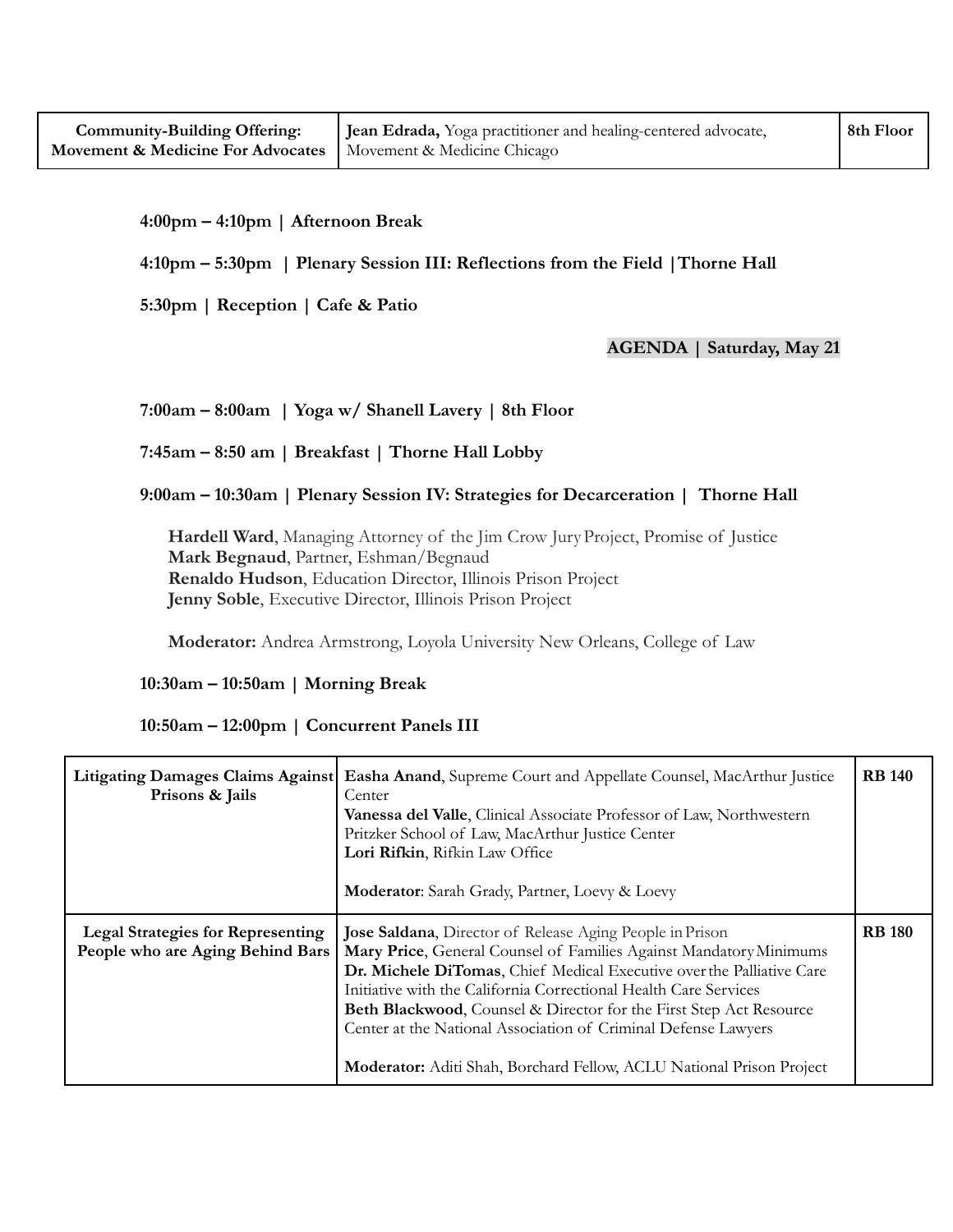| New Directions in Solitary<br>Confinement                                            | <b>Samantha Reed, Staff Attorney, Equip for Equality</b><br>Jessica Sandoval, National Director of the Unlock the Box Campaign to<br>End Solitary Confinement<br>David Shapiro, Director, Supreme Court and Appellate Program,<br>MacArthur Justice Center<br>Rudy Martinez, Solitary Expert<br>Moderator: Sharon Dolovich, Professor of Law, Faculty Director, UCLA<br>Prison Law & Policy Program | <b>Thorne</b> |
|--------------------------------------------------------------------------------------|-----------------------------------------------------------------------------------------------------------------------------------------------------------------------------------------------------------------------------------------------------------------------------------------------------------------------------------------------------------------------------------------------------|---------------|
| <b>Community Building Offering:</b><br>The Power of Somatics for<br><b>Advocates</b> | <b>Agnotti Cowie</b> , Teaching Artist, Interplay<br>Kara Crutcher, Clinical Fellow/Instructor, Northwestern Pritzker School<br>of Law                                                                                                                                                                                                                                                              | 8th<br>Floor  |

# **12:00pm – 1:00pm | Lunch**

## **1:00pm – 2:10pm | Concurrent Panels IV**

| <b>Best Practices for Managing a</b><br><b>Prison Law Practice</b>                                                           | Tania Amarillas, Investigator, Prison Law Office<br>Sarah Blair, Attorney, Uptown People's Law Center<br>Amber Thorpe, Office Manager, The Promise of Justice Initiative<br>Moderator: Corene Kendrick, Deputy Director, ACLU National Prison<br>Project                                                                                                                  | <b>RB</b> 180 |
|------------------------------------------------------------------------------------------------------------------------------|---------------------------------------------------------------------------------------------------------------------------------------------------------------------------------------------------------------------------------------------------------------------------------------------------------------------------------------------------------------------------|---------------|
| <b>Beyond Federal Constitutional</b><br><b>Claims: Innovative Legal</b><br>Approaches to Advocating for<br>People in Custody | Dustin McDaniel, J.D., Director of Operations, Abolition Law Center<br>Aurora Randolph, J.D., Clinical Teaching Fellow, University of Denver<br>Sturm College of Law-Civil Rights Clinic<br>Vidhi Bamzai, Staff Attorney, Southern Poverty Law Center<br>Moderator: Laura Rovner, Professor & Director, Civil Rights Clinic,<br>University of Denver Sturm College of Law | <b>RB</b> 140 |
| Voting Rights for People in<br><b>Custody and Others Involved</b><br>with the Criminal System                                | Christina Rivers, Ph.D. Associate Professor of Political Science, Depaul<br>University<br>Alexandria Boutros, Community Organizing Manager, Chicago Votes<br>Bruce Reilly, J.D., Deputy Director, VOTE From Chains to Change<br>Moderator: Alan Mills, Executive Director, Uptown People's Law Center                                                                     | <b>Thorne</b> |
| <b>Community Building Offering:</b><br>Kundalini Yoga for Advocates<br>On The Go                                             | Shanell Lavery, 200-hour Level One Kundalini Yoga Teacher                                                                                                                                                                                                                                                                                                                 | 8th<br>Floor  |

**2:10pm – 2:30pm | Afternoon Break**

**2:30pm – 3:40pm | Concurrent Panels V**